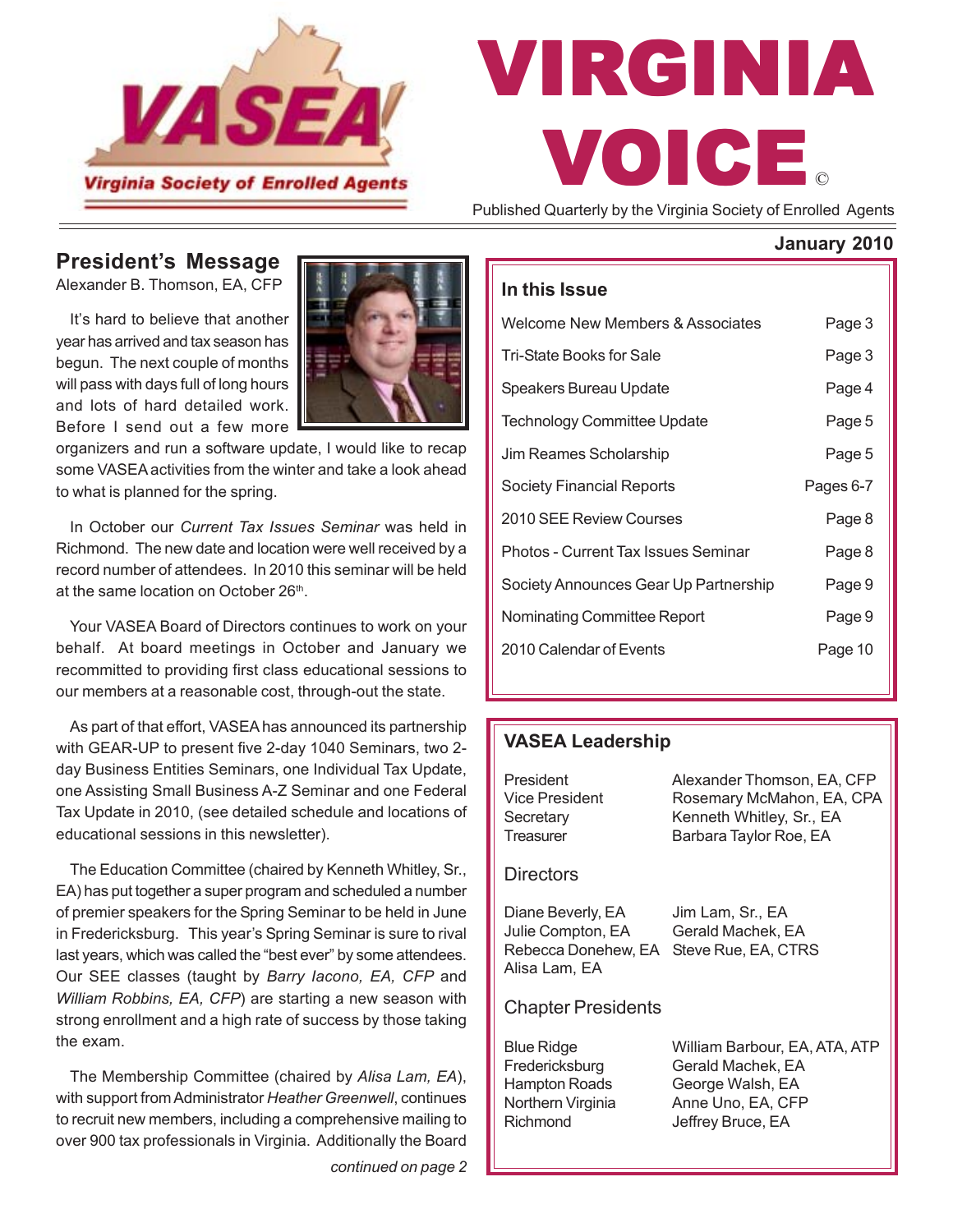#### *Presidents Message - continued from page 1*

approved a joint effort with NAEA to offer a half-price one year membership to new individuals in Virginia who join by January 31st.

Our Government Relations Committee (chaired by *Steve Rue, EA, CTRS*) worked with the Virginia Department of Taxation on the now concluded state tax amnesty, and continues to keep enrolled agents in play as tax policy and legislation evolve in Richmond.

Director *Diane Beverly, EA* was successful in getting some good publicity for VASEA in interviews she did related to the release of the new *IRS Regulation of Preparers* program. Director *Gerald Machek, EA* has been working with Heather Greenwell to upgrade our website and on-line presence. VP *Rosemary McMahon, EA, CPA* and Treasurer *Barbara Taylor Roe, EA* are working with our auditor to make sure a full financial report can be provided to the membership in June.

In December we learned of the passing of Jim Reames, EA. Jim was a member of the Northern Virginia Chapter. He gave generously of his time, and worked his way up the volunteer ranks to serve as President of VASEA (1993-1995) and President of NAEA (1996-1997). In January the VASEA Board established the "Jim Reames Scholarship Fund" to provide grants to applicants who are studying to take the SEE. Our hope is that scholarships made in his name to aspiring enrolled agents will honor his dedication and commitment to our profession. VASEA members who wish to make contributions to this scholarship fund can send them to "*VASEA- Reames Scholarship*" at our Richmond office.

#### **AT NAEA**

In November the NAEA Affiliate Presidents Exchange (APEX) and the NAEA Board of Directors met in Arlington. *Rosemary McMahon, EA, CPA* and *Heather Greenwell* represented VASEA at APEX while I attended the Board sessions. The exchange of ideas and resources continue to strengthen both NAEA and the state societies. NAEA announced that the National Tax Practice Institute (NTPI) will be held in Las Vegas at the Mandalay Bay Hotel, August 8- 11. The board approved the addition of new educational sessions at NTPI which will expand the representation program to include *preparation* and *practice management* classes.

During the November meetings, *Doug Shulman*, IRS Commissioner spoke to a luncheon of all attendees. In his remarks he said "EA's have made their point" regarding the regulation of return preparers and indicated that the forthcoming regulations would include all four pillars of the NAEA proposal, (initial competency testing, continuing education, OPR oversite and public education).

#### **REGULATION OF PREPARERS**

On January 4<sup>th</sup>, the IRS released the results of Commissioner Doug Schulman's Return Preparer Review. NAEA played a significant role shaping this process, with 5+ years of lobbying Congress and the IRS and serving as a resource as the Commissioners plan was prepared. The monumental changes that flow from the report will alter the face of professional tax return preparation forever.

The newly regulated preparers will need a place to study for their initial testing, get continuing education, and network with fellow professionals. We expect many to bypass the new regulatory scheme by taking the SEE and becoming enrolled agents. Both VASEA and NAEA have been making plans to accommodate an increase in membership. While this influx of new members will give us greater strength, a bigger voice and new revenue, to be successful we must continue to provide 1<sup>st</sup> class educational opportunities and services that justify the cost of membership. The next few years will be challenging for our association leaders and members as the rules and procedures for preparer regulation evolve.

#### **A CLOSING THOUGHT**

A decade or two ago a piece called "The World of 100" circulated to illustrate the diversity of the people who inhabit Earth. I came across a similar article recently which updated that information as compiled by a study from the University of Wisconsin.

| The World of 100 People                                                                         |                                                                                  |  |  |
|-------------------------------------------------------------------------------------------------|----------------------------------------------------------------------------------|--|--|
| 50 are female<br>50 are male                                                                    | 8 speak Hindustani<br>8 speak English                                            |  |  |
| 20 are children<br>80 are adults<br>14 of which are over 65                                     | 7 speak Spanish<br>4 speak Arabic<br>4 speak Russian<br>52 speak other languages |  |  |
| 61 Asians<br>12 Europeans<br>13 Africans                                                        | 89 are heterosexual<br>11 are homosexual                                         |  |  |
| 14 Western Hemisphere<br>27 are White                                                           | 82 can read & write<br>18 cannot                                                 |  |  |
| 73 are non-white                                                                                | 18 are undernourished<br>15 are overweight                                       |  |  |
| 31 Christians<br>21 Muslims<br>14 Hindus<br>6 Buddhists<br>28 Other or None<br>17 speak Chinese | 83 have access to safe<br>drinking water<br>17 do not                            |  |  |
|                                                                                                 | 1 has a college education<br>1 owns a computer                                   |  |  |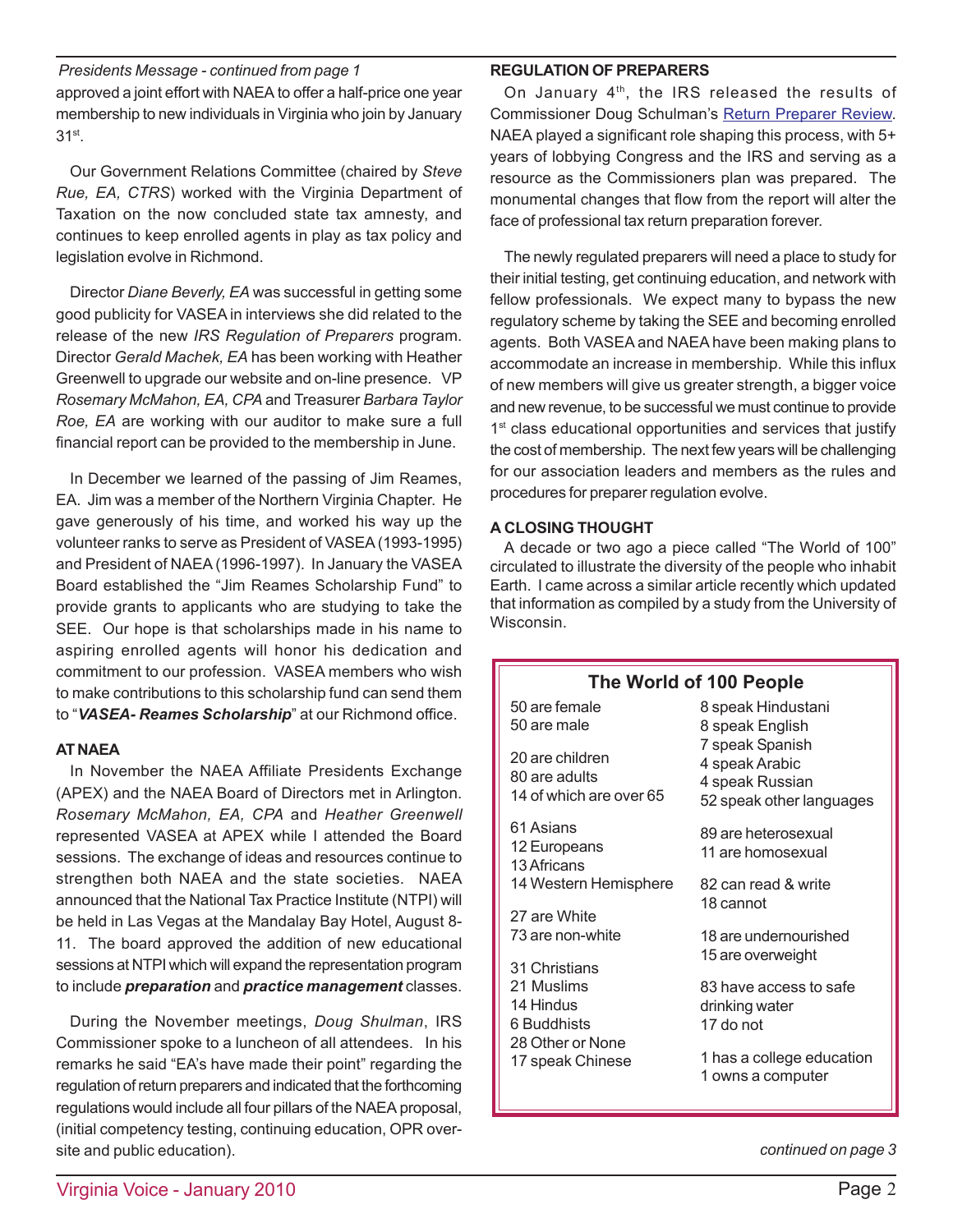#### *Presidents Message - cont'd from pg 1*

Debate on public issues has become increasingly divisive. Politics has become more partisan. Reports of hate crimes are on the rise in some parts of our nation. While we can't change these things overnight, every one of us has an opportunity to do our part. If we look at what the World of 100 would look like, the need for tolerance, acceptance, compassion and education is clear. We should never forget the advantages we have in this great country.

When the day is done, what we leave behind is not what is written on our tomb stone, it is what is woven into the lives of those we have touched. Winston Churchill said "We make a living by what we get, we make a life by what we give."

My warm wishes to each of you for a smooth and prosperous tax season. If I can be of any assistance please give me a call, and I look forward to seeing you at our Annual Meeting in June.



# **Welcome New Members and Associates!**

**Eleanor Blayney, EA** McLean, VA

**Joon Chi, EA** Stpehens City, VA

**Shirley Decker** Chesapeake, VA

**Clarence Elliott, EA** Richmond, VA

**Betty Gardner, EA** Woodbridge, VA

**Joseph Gates, Jr.** Norfolk, VA

**Stephen Michael Glass, EA** Goodview, VA

> **Gary Hamilton** Mauertown, VA

**Karen Koontz, EA** Fredericksburg, VA

**Han Kwahk, EA** Chantilly, VA

**Donna McReynolds, EA** Virginia Beach, VA

**Kyoung Moo Lee, EA** Annandale, VA

**Linda Passaro, EA** Virginia Beach, VA

**Franke Paulett, EA** Midlothian, VA

**Andrew Pernell, EA** Glen Allen, VA

> **Terry Plaugher** Stafford, VA

**Donna Reed, EA** Alexandria, VA

**Paula Marie Thoresen, EA** Woodbridge, VA

> **Paul Veres, EA** Falls Church, VA

**Lydia Weston, EA** Stafford, VA

**Adeel Zafar, EA** Manassas Park, VA

# **Tri-State Books for Sale**

The 21<sup>st</sup> annual Tri-state Seminar, hosted by the Northern Virginia Chapter, was held January 23, 2010. The seminar went well, and we received excellent reviews from this year's participants. While we had a record attenda well, and we received excellent reviews from this year's participants. While we had a record attendance this year, we still have a few case books left which we would like to offer for sale at \$75 each.

The case book contains 9 different tax scenarios for Virginia, Maryland and the District of Columbia. Each scenario includes tax returns for the state jurisdictions, accompanied by a detailed narrative explaining the tax treatment by each jurisdiction. The case book also includes a tri-state comparison chart which summarizes the 2009 tax laws for Virginia, Maryland and the District, including state conformity and non-conformity with recent federal legislation.

If you would like to purchase a Tri-State book, please contact Sherry Loop via email at swloopea@aol.com.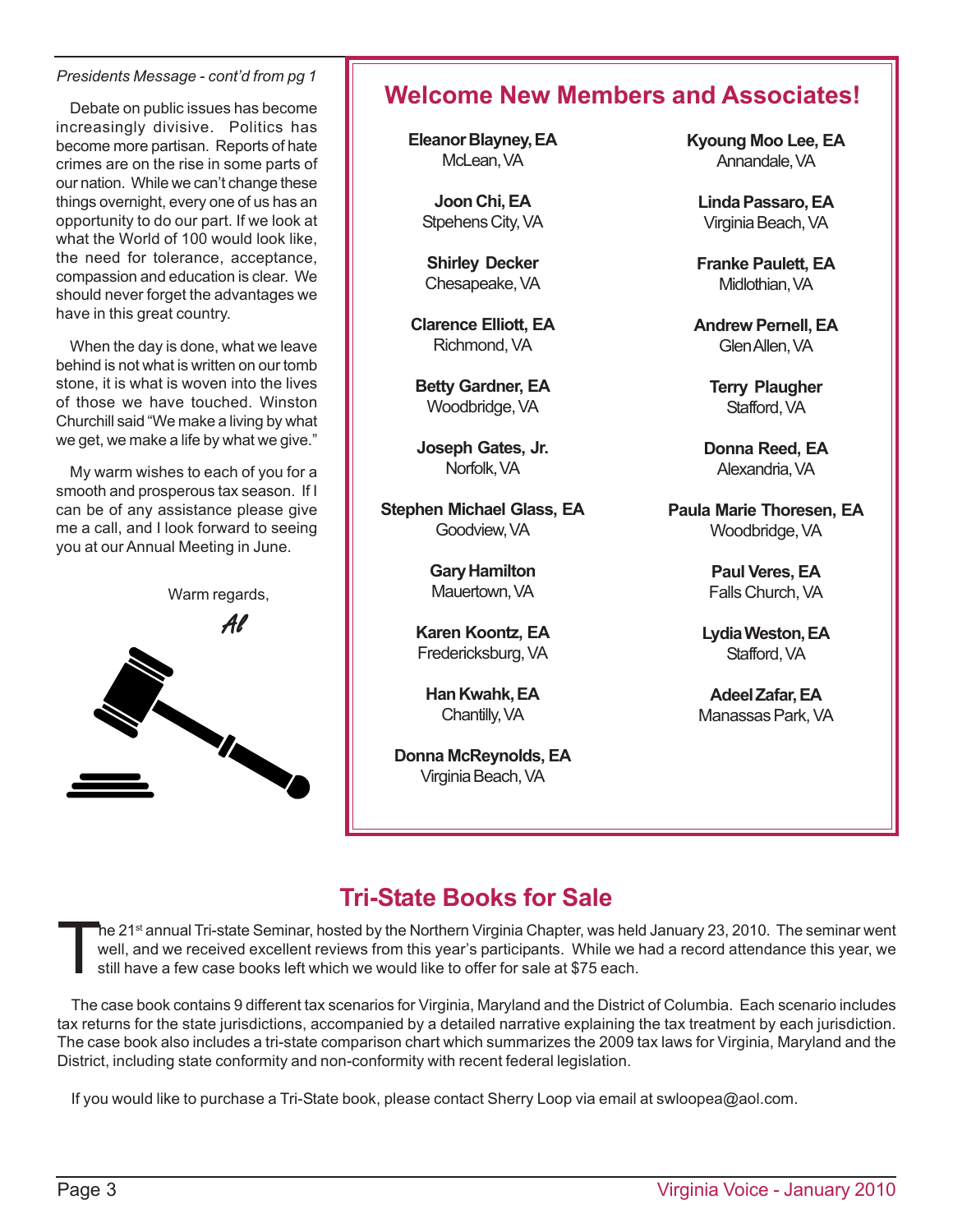# **Speakers Bureau Update** *by Rosemary McMahon, EA, CPA*

The Speakers Bureau is a joint venture between members of the Virginia Society of Enrolled Agents and the IRS<br>Stakeholder Liaison – Field (SL) section. Our volunteers have presented the Small Business Workshop to several<br>s Stakeholder Liaison – Field (SL) section. Our volunteers have presented the Small Business Workshop to several

33 VASEA members who have signed up to be presenters!

Wayne Coughenour, EA and Al Walker, EA, both of Richmond, spoke to two different groups sponsored by the Better Business Bureau of Central Virginia in October and November 2009. If you're interested in presenting a workshop through the Better Business Bureau in your area, you can find your local contact at www.BBB.org.

Cyndie Jeanguenat, EA gave two presentations to participants from the Hampton Roads Small Business Development Center. She is also working with a bank in her area to bring the workshops to the bank's small business clients. If your bank caters to small businesses, you may want to talk to the manager of your branch to see if they'd be interested in sponsoring a workshop in your area.

In Northern Virginia, Tom Butler, EA, met with the Executive Director of the Loudoun County Small Business Development Center. They are planning workshops for their small business



Left to right: Ley Mills, IRS Stakeholder Liaison, Rosemary McMahon, EA, CPA, VASEA Vice President, Barbara Lindahl, IRS Stakeholder Liason.

clients for 2010. There are Small Business Development Centers in each region of the state. To find the one closest to you, visit www.asbdc-us.org.

We have contacted the Small Business Development Centers in Warsaw and Fredericksburg, VA and plan to contact more in the coming year. If you have relationships with the SBDC in your area, we'd like to hear from you.

Ley Mills, IRS Stakeholder Liaison, and Rosemary McMahon, EA presented the Small Business Workshop seminar to attendees at the Northern Virginia Community College (NVCC) in August. Ley has four more workshops scheduled at NVCC for 2010. Anyone signed up for the Speakers Bureau in Northern Virginia is welcome to speak with Ley at the NVCC seminars this year. Just let us know if you're interested.

Many community colleges sponsor small business workshops. They typically have representatives from the Small Business Administration, local banks and business finance centers, and the federal, state, and local governments come to disseminate information that is beneficial to people who have already started a small business or those who are planning to start a business.

Local Chambers of Commerce are also a great place to promote the Workshops. If you are a member of the Chamber of Commerce in your area and think they'd be interested in the Small Business Workshop, please let us know.

We have a Power Point presentation prepared for the workshops and have access to IRS publications and other handouts that we can get to you.

We appreciate your interest in the Speakers Bureau. As we've said before, this is a win-win proposition for Enrolled Agents, the IRS, and the small business community. We look forward to hearing from you. You may contact Rosemary McMahon at rory@mcmahoncpa.com or (703) 272-8840.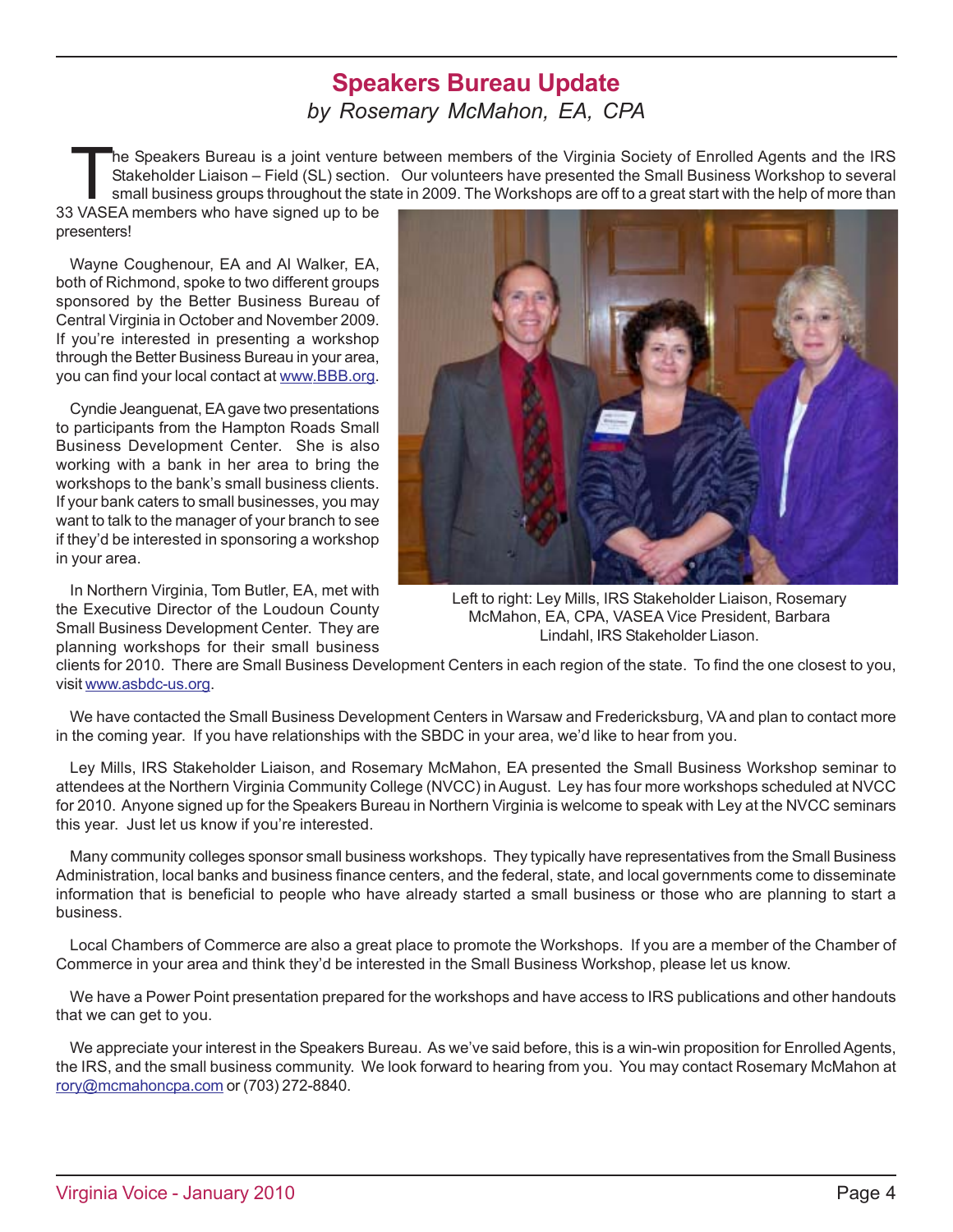# **1 2 3 Technology Committee Update** *by Gerald J. Machek, EA, Technology Committee Chair*

I<sub>le</sub> hope our members have noticed the recent improvements to our website. The main page was too cluttered and needed less verbiage. You can now register for events with your own login, the chapter meetings are posted in a timely manner, and a calendar of events will be added soon. The newsletter will now be emailed as well as being posted on the website. Improvements have been made but it remains a work in progress.

**4 5** Adobe Professional. I have used both with success. Any correspondence to your clients must also be sent securely and One thing that should certainly be on everyone's mind is security. As a Circular 230 professional, you are required to protect the information you store in your offices and computers. Also, you are now required to password protect all electronic transmissions in accordance with IRS regulations. Several products come to mind to accomplish this encryption: WinZip and strong password protection assures that this is accomplished.

On last note on computers, by now most of us have used tax software for many years. I have stopped creating paper copies to fill up file cabinets. My tax software comes with its own document management system. I send my file copy of the completed return my DMS, I scan in W2's, 1098s, 1099's and other supporting documents and maintain them there. Additionally, I now create a "new client" file for my payroll clients in the DMS software when I do not prepare their tax returns. Tax software has really matured and permits us to keep a permanent file copy without generating a warehouse of paper. You should really consider the savings and benefits of a good scanner and DMS program.

# **Jim Reames Memorial Scholarship**

S many of you may know, Aaron G. "Jim" Reames passed away late last year. Jim was well-known in the VASEA<br>
(1993-1995) and went on to volunteer at the national level and served as President of the NAEA (1996-1997) as well. community. He generously gave of his time, working his way up the volunteer ranks to serve as President of VASEA s many of you may know, Aaron G. "Jim" Reames passed away late last year. Jim was well-known in the VASEA

In honor of Jim and his contributions to the EA profession, we are proud to announce a special scholarship program for VASEA's Special Enrollment Exam (SEE) Review Course.

**We are accepting donations to the scholarship fund from anyone who would like to contribute in honor of Jim. Your donation would be appreciated and will help support an EA candidate in passing the SEE.** All funds received by March 1, 2010 will be awarded to deserving individuals for the 2010 SEE Review Courses which will begin in May 2010. Over \$600 has been raised so far.

Please send donations made payable to the Virginia Society of Enrolled Agents with a notation in the memo section **11** "Reames Scholarship Program" to: **9 10**

Virginia Society of Enrolled Agents Attn: Reames Scholarship 2415 Westwood Avenue Richmond, VA 23230

Anyone wishing to apply for a scholarship in the future may request an application form from the VASEA Administrator, 2415 Westwood Avenue, Richmond, VA 23230.

Thank you for your support and if you have any questions, please call Heather Greenwell, VASEA Administrator at (804) 340- 5225 or 1-800-344-8732 toll-free.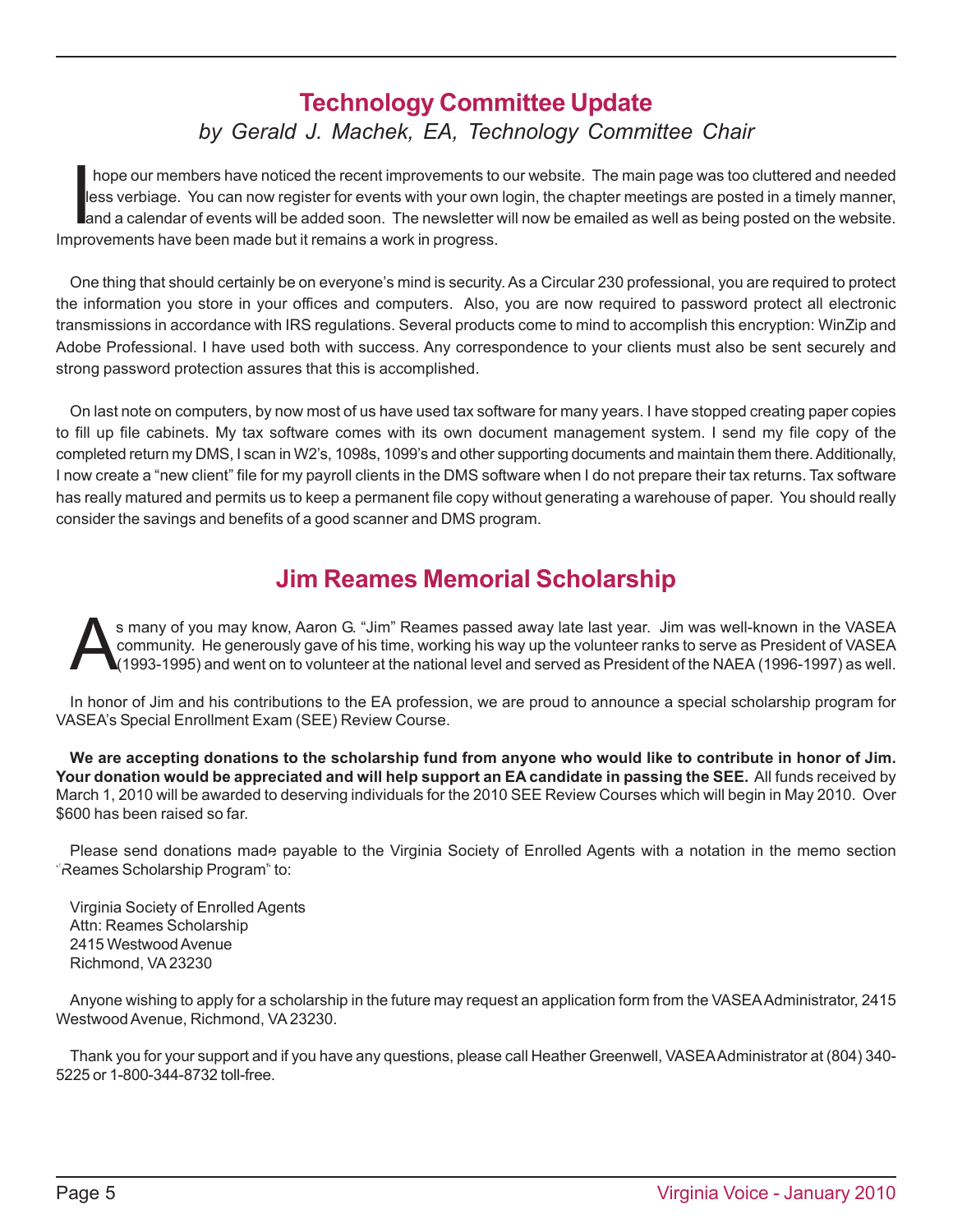# **2008-2009 VASEA Financial Reports**

*Barbara Taylor Roe, EA, VASEA Treasurer*

ollowing are the balance sheet and profit & loss statements for the 2008-2009 fiscal year. VASEA is committed to open and transparent governance of the Society. You may now access Society financial information on the "members only" section of the website. To login to the "members only" section of the website, use your email address as your username and Password1 as your temporary password if you have never logged in before. Always feel free to call the VASEA office at (804) 340-5225 or 1-800-344-8732 if you have any trouble accessing the website.

| <b>Virginia Society of Enrolled Agents</b><br><b>Balance Sheet</b> |              |              |                     |
|--------------------------------------------------------------------|--------------|--------------|---------------------|
|                                                                    |              |              | As of June 30, 2009 |
|                                                                    |              |              |                     |
|                                                                    | <b>Total</b> |              |                     |
| <b>ASSETS</b>                                                      |              |              |                     |
| <b>Current Assets</b>                                              |              |              |                     |
| <b>Bank Accounts</b>                                               |              |              |                     |
| <b>Cash in Bank - VASEA</b>                                        |              | 97,422.74    |                     |
| <b>Other Cash - Chapters</b>                                       |              | 63,090.48    |                     |
| <b>Petty Cash</b>                                                  |              | 150.00       |                     |
| <b>Total Bank Accounts</b>                                         | \$           | 160,663.22   |                     |
| <b>Other Current Assets</b>                                        |              |              |                     |
| <b>Inventory for Resale</b>                                        |              | 500.00       |                     |
| <b>Total Other Current Assets</b>                                  | \$           | 500.00       |                     |
| <b>Total Current Assets</b>                                        | \$           | 161, 163. 22 |                     |
| <b>Fixed Assets</b>                                                |              |              |                     |
| P & E - Cost                                                       |              | 3,489.00     |                     |
| P & E - Depreciation                                               |              | $-3,489.00$  |                     |
| <b>Total Fixed Assets</b>                                          | \$           | 0.00         |                     |
| <b>TOTAL ASSETS</b>                                                | \$           | 161, 163. 22 |                     |
| <b>LIABILITIES AND EQUITY</b>                                      |              |              |                     |
| <b>Liabilities</b>                                                 |              |              |                     |
| <b>Current Liabilities</b>                                         |              |              |                     |
| <b>Accounts Payable</b>                                            |              |              |                     |
| <b>Accounts Payable</b>                                            |              | $-5.87$      |                     |
| <b>Total Accounts Payable</b>                                      | -\$          | 5.87         |                     |
| <b>Credit Cards</b>                                                |              |              |                     |
| <b>Capital One - Heather Greenwell</b>                             |              | 71.44        |                     |
| <b>Total Credit Cards</b>                                          | \$           | 71.44        |                     |
| <b>Other Current Liabilities</b>                                   |              |              |                     |
| <b>Sales Tax Payable</b>                                           |              | $-91.38$     |                     |
| <b>Total Other Current Liabilities</b>                             | -\$          | 91.38        |                     |
| <b>Total Current Liabilities</b>                                   | -\$          | 25.81        |                     |
| <b>Total Liabilities</b>                                           | -\$          | 25.81        |                     |
| <b>Equity</b>                                                      |              |              |                     |
| <b>Net Assets - Chapters</b>                                       |              | 63,090.48    |                     |
| <b>Retained Earnings</b>                                           |              | 113,977.63   |                     |
| <b>Net Income</b>                                                  |              | $-15,879.08$ |                     |
| <b>Total Equity</b>                                                | \$           | 161,189.03   |                     |
| <b>TOTAL LIABILITIES AND EQUITY</b>                                | \$           | 161, 163. 22 |                     |
|                                                                    |              |              |                     |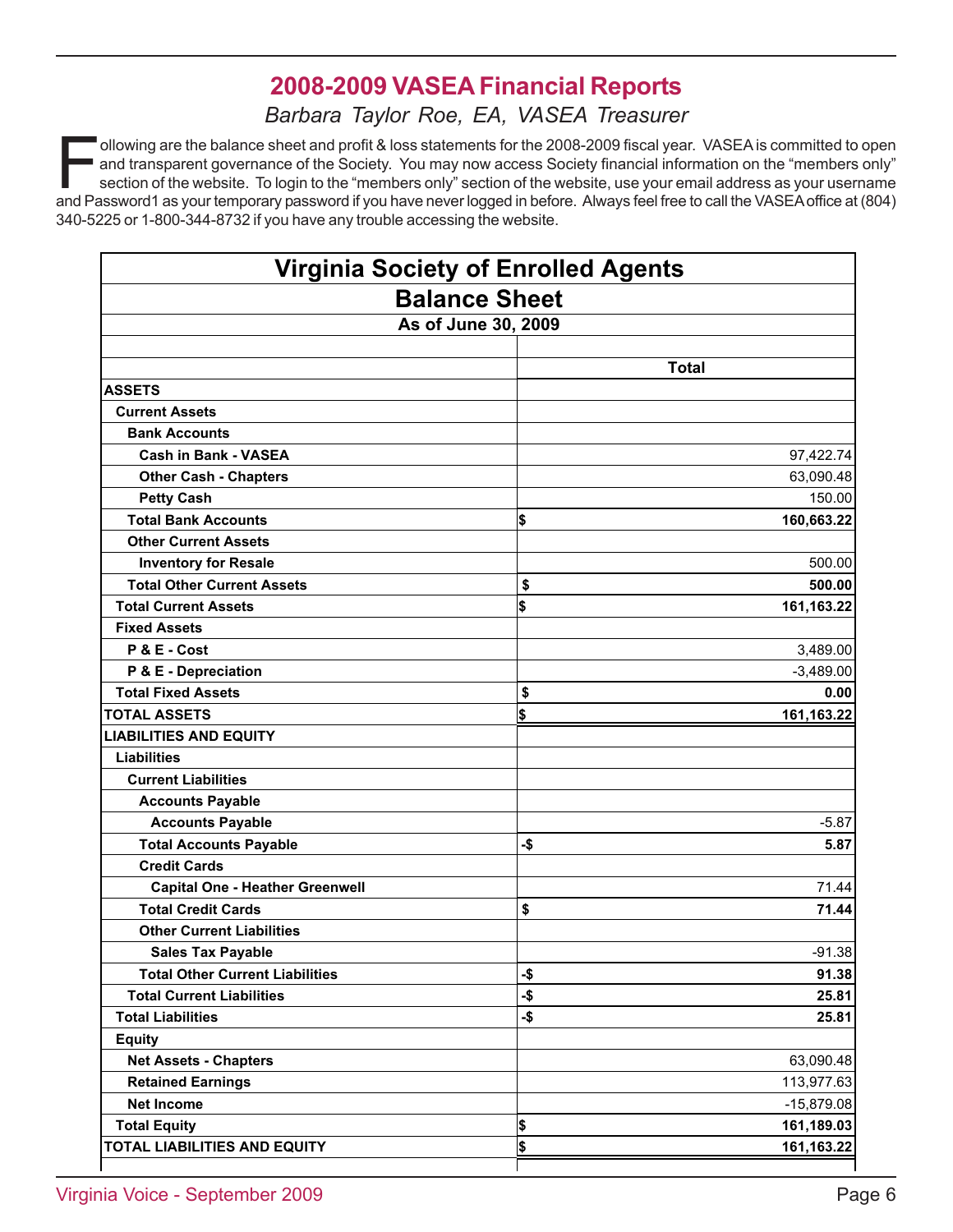# **Profit & Loss Statement for FY2008-2009**

*Barbara Taylor Roe, EA, VASEA Treasurer*

I f you have any questions about the Society's Balance Sheet or Profit & Loss statements, please feel free to contact the VASEA office at (804) 340-5225 or 1-800-344-8732 or email admin@vasea.org.

| <b>Virginia Society of Enrolled Agents</b> |     |              |  |  |
|--------------------------------------------|-----|--------------|--|--|
| <b>Profit &amp; Loss</b>                   |     |              |  |  |
| July 2008 - June 2009                      |     |              |  |  |
|                                            |     |              |  |  |
|                                            |     | <b>Total</b> |  |  |
| <b>Income</b>                              |     |              |  |  |
| Fee Income                                 |     | 90,450.85    |  |  |
| <b>Membership Receipts</b>                 |     | 36,224.90    |  |  |
| <b>Merchandise Sales</b>                   |     | 1.285.54     |  |  |
| <b>Sales Tax Discounts</b>                 |     | 4.57         |  |  |
| <b>Total Income</b>                        | \$  | 127,965.86   |  |  |
| <b>Expenses</b>                            |     |              |  |  |
| <b>Bank Charges (Merchant fees)</b>        |     | 3,297.05     |  |  |
| <b>Conference fees</b>                     |     | 105.00       |  |  |
| <b>Cost of Sales</b>                       |     | 1,695.00     |  |  |
| <b>Dues and Subscriptions</b>              |     | 34.95        |  |  |
| Fees                                       |     | 101.06       |  |  |
| Gifts                                      |     | 1,019.72     |  |  |
| <b>Hotel and Lodging</b>                   |     | 43,243.48    |  |  |
| <b>Insurance</b>                           |     | 500.00       |  |  |
| <b>Licenses and Taxes</b>                  |     | 134.85       |  |  |
| <b>Meals &amp; Entertainment</b>           |     | 1,980.65     |  |  |
| <b>Mileage Reimbursement</b>               |     | 4,723.11     |  |  |
| <b>Miscellaneous</b>                       |     | 1,053.44     |  |  |
| <b>Office Supplies</b>                     |     | 1,188.94     |  |  |
| Postage                                    |     | 4,275.55     |  |  |
| <b>Printing</b>                            |     | 7,010.63     |  |  |
| <b>Professional Fees</b>                   |     | 45,960.00    |  |  |
| <b>Promotion</b>                           |     | 713.64       |  |  |
| <b>Rent-Storage</b>                        |     | 1,020.00     |  |  |
| <b>Reproduction</b>                        |     | 622.00       |  |  |
| <b>Speakers Fees &amp; Costs</b>           |     | 17,471.64    |  |  |
| <b>Supplies</b>                            |     | 3,486.82     |  |  |
| <b>Telephone</b>                           |     | 6,128.55     |  |  |
| <b>Website Management</b>                  |     | 111.75       |  |  |
| <b>Total Expenses</b>                      | \$  | 145,877.83   |  |  |
| <b>Net Operating Income</b>                | -\$ | 17,911.97    |  |  |
| Other Income                               |     |              |  |  |
| <b>Interest Income</b>                     |     | 2,032.89     |  |  |
| <b>Total Other Income</b>                  | \$  | 2,032.89     |  |  |
| <b>Net Other Income</b>                    | \$  | 2,032.89     |  |  |
| <b>Net Income</b>                          | -\$ | 15,879.08    |  |  |
|                                            |     |              |  |  |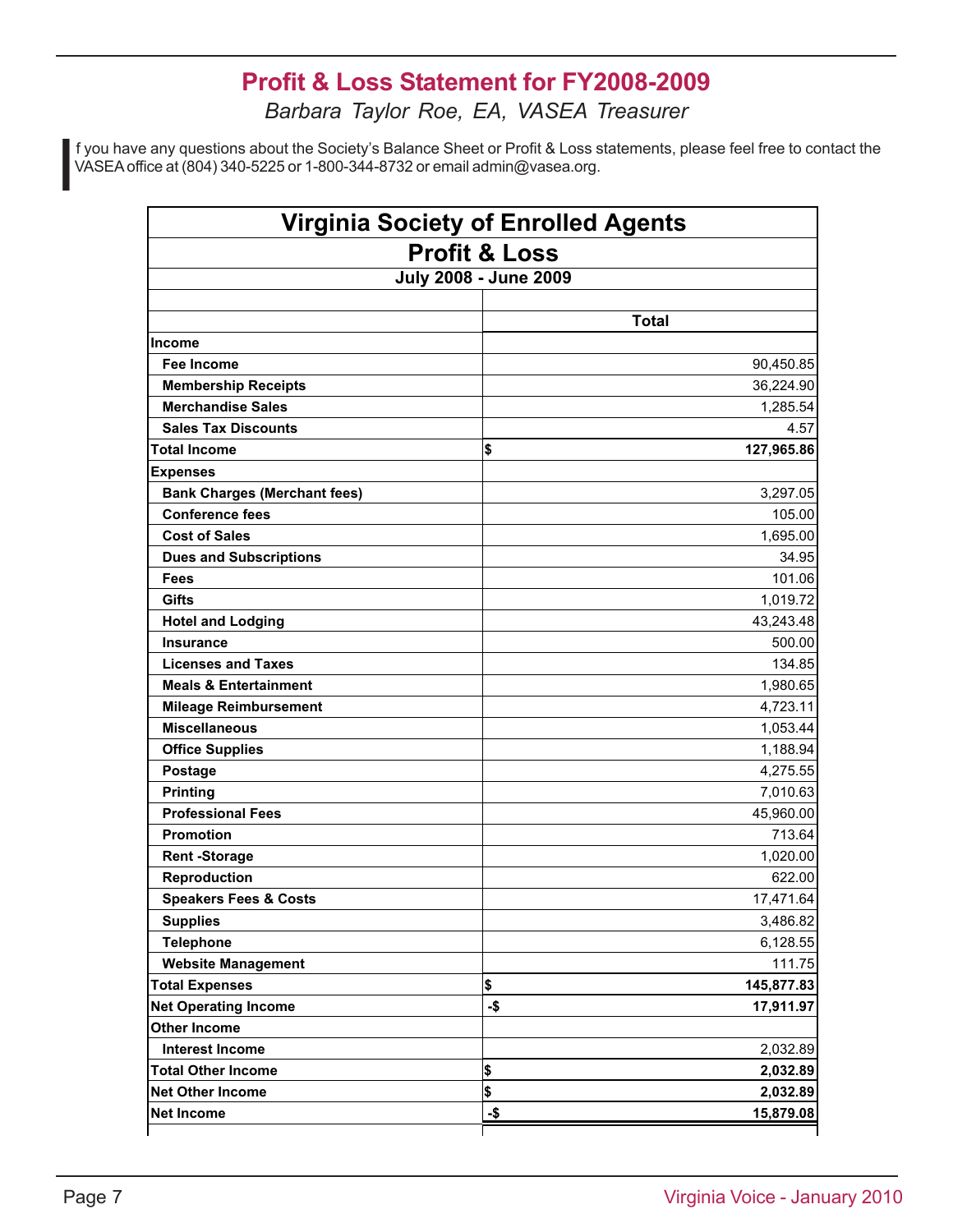# **Special Enrollment Exam (SEE) Review Courses**

*Plan Now for Spring 2010!*

ASEA is committed to promoting the EA designation and providing assistance to EA candidates in their efforts to pass the Special Enrollment Exam. This is the third year that VASEA has partnered with Gleim to offer a 15-Week SEE Review Course that combines online course work with live classroom instruction.

This year we were able to offer the program in Virginia Beach, Fredericksburg, and Vienna. Our instructors are Barry Iacono, EA, CFP, Gerald Machek, EA, and William Robbins, Jr., EA, CFP, respectively.

We have received positive feedback on this program and plan to offer it again next year. However, we need at least 4 students to start a class. Class locations will be determined by student concentration levels. For example, if we have 4 students in Williamsburg, we will put a class together in Williamsburg. Our goal is to start classes in May so they do not conflict with tax season.

If you or anyone you know is interested in participating in an SEE Review Course in 2010, **please let us know now** so we can start putting classes together. Please contact Heather Greenwell, Society Administrator, 1-800-344-8732, admin@vasea.org or Barry Iacono, EA, CFP at (757) 671-7000, biacono@barryiacono.com.

# **2009 Current Tax Issues Seminar**



*A picture is worth 1,000 words!*

1: Loren Johnson of the IRS presents at VASEA's 2009 Current Tax Issues Seminar in Richmond. 2: Pat Inman, EA and Sherry Loop, EA arrive for the conference ready to learn. 3: Brenda Hayes, EA, Winston Macon, EA and Jill Davies, EA network during the refreshment break. 4: Thom Oldis, EA asks Felicia Jones of the Virginia Department of Taxation questions about return filings.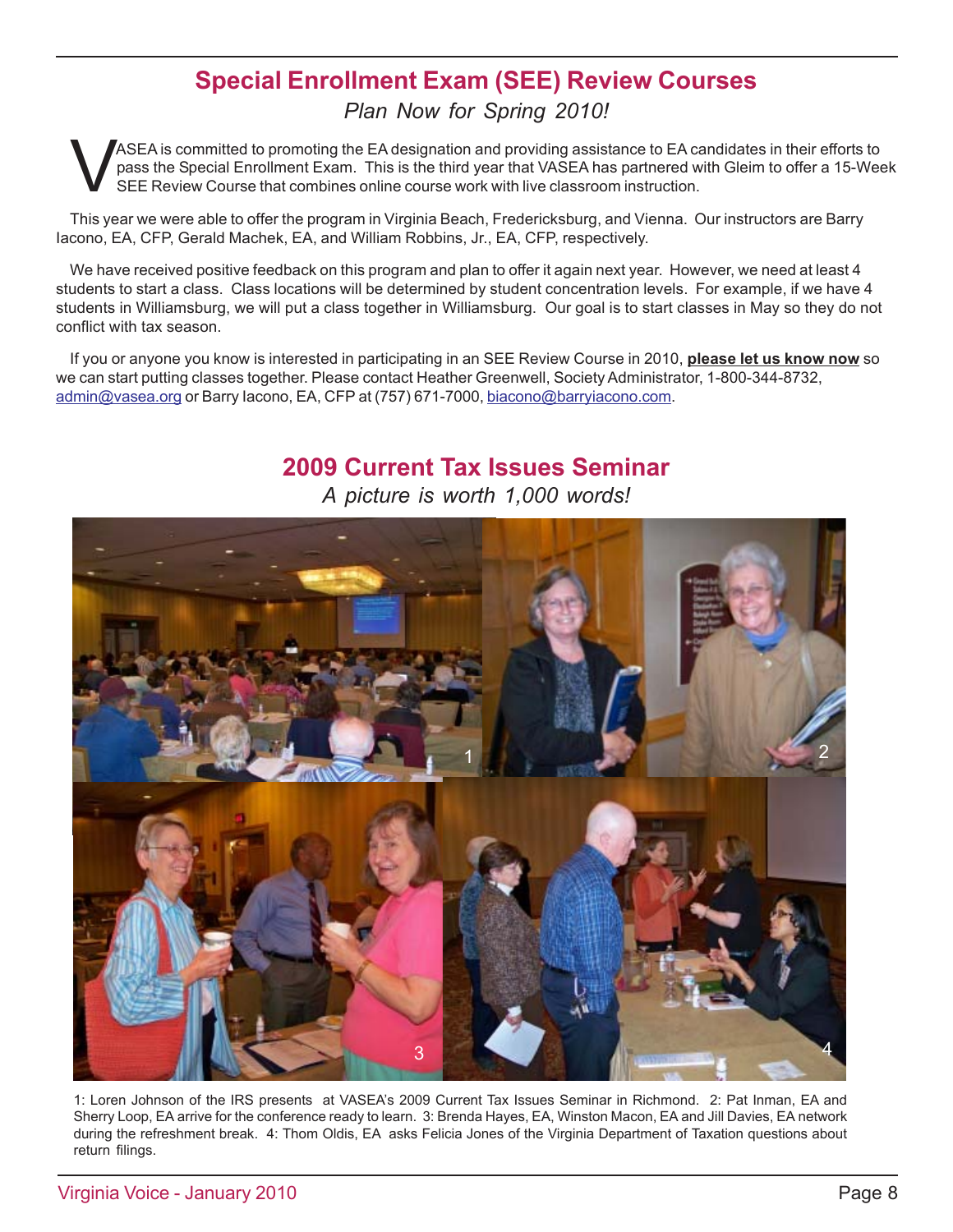# **VASEA Announces Partnership with Gear Up**

In addition to VASEA's Spring Seminar and Current Tax Issues Seminar, the Society is pleased to announce itspartnership with Gear Up to provide further outstanding tax CPE to its members and associates throughout the Commo n addition to VASEA's Spring Seminar and Current Tax Issues Seminar, the Society is pleased to announce itspartnership with Gear Up to provide further outstanding tax CPE to its members and associates throughout the Commonwealth. Gear Up is a nationally networked CPE provider with 37 years experience providing tax **the normal seminar prices.** In addition, VASEA receives a royalty for each member that attends making your participation in a Gear Up seminar a win-win-win for you, Gear Up, and VASEA. Please review the calendar of events on page 10 of this newsletter for the list of Gear Up seminars we will be offering in 2010. We hope you will support VASEA's new partnership with Gear Up!

# **Nominating Committee Report**

The Nominating Committee is pleased to present the following slate of nominees for election at the June 4, 2010, Annual Business Meeting at the Fredericksburg Convention & Expo Center:

| <b>President</b>          | Rosemary C. McMahon, EA, CPA |
|---------------------------|------------------------------|
| <b>Vice President</b>     | Steve Rue, EA, CTRS          |
| <b>Secretary</b>          | Kenneth W. Whitley, Sr., EA  |
| <b>Treasurer</b>          | Gerald J. Machek, EA         |
| Directors - 2 year term   | Jeffrey S. Bruce, EA         |
|                           | Julie M. Compton, EA         |
|                           | Edward P. Griffing, EA       |
|                           | George Walsh, EA             |
| Directors $-1$ year term* | Barbara Taylor Roe, EA       |

Individuals who will remain on the Board are: **Directors** Diane Beverly, EA James E. Lam, Sr., EA

\*Steve Rue, EA, CTRS is currently a Director on the VASEA Board. He will have just completed the first year of his two-year term at the time of the election in June. Barbara Taylor Roe, EA has been nominated to complete the second year of his two-year term should he be elected Vice President.

The Nominating Committee members are: Cynthia M. Jeanguenat, EA, Chair; Deborah Gladden, EA, Nancy H. Lynch, EA, Winston A. Macon, EA.